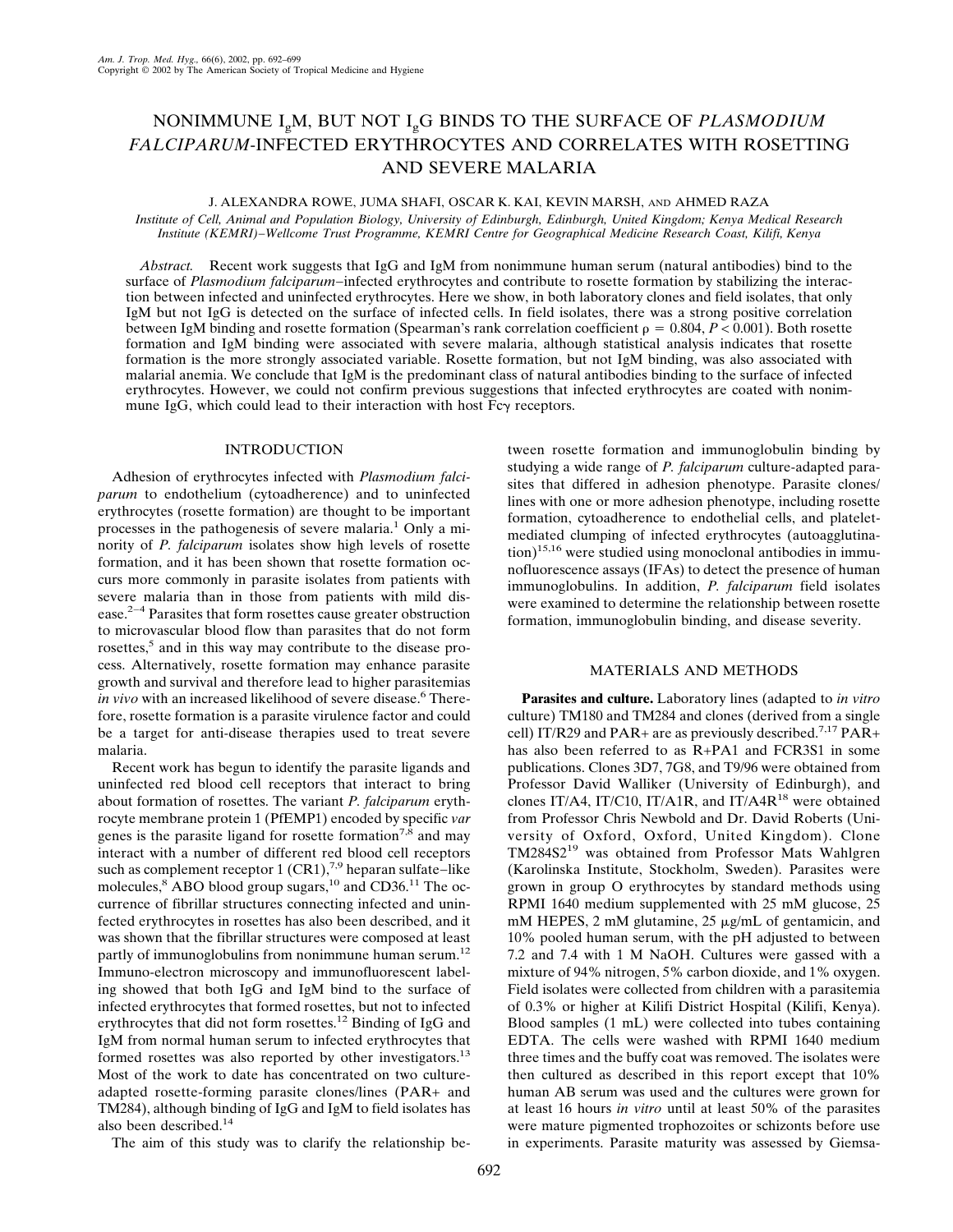stained thin blood smears. All laboratory clones/lines were grown in a single pool of serum from six donors of assorted ABO types, and all field isolates were grown in a single pool of AB serum from two donors.

**Patients.** Field isolates were collected from severe and uncomplicated malaria patients after obtaining informed consent from the patient's family. All protocols involving human subjects were approved by the Kenya Medical Research Institute ethical review board. Severe malaria was defined by the presence of cerebral malaria (in coma and unable to localize a painful stimulus), respiratory distress (abnormally deep breathing), or prostration (unable to sit or, in infants, unable to breast feed).<sup>20</sup> These children were admitted to the high dependency unit for parenteral therapy. The uncomplicated malaria patients were children with an acute febrile illness and no features of severe malaria who were treated as outpatients, or inpatient children admitted to the pediatric ward, but not fulfilling the criteria for admission to the high dependency unit (i.e., no disturbance of consciousness, not prostrated, and not having respiratory distress). All of these children made an uneventful recovery on oral therapy.

**Immunofluorescence assay to detect human immunoglobulins.** The IFAs were carried out on parasite cultures at the mature pigmented trophozoite or schizont stage. Aliquots (50  $\mu$ L) of unfixed cells at a hematocrit of 2% were washed once in phosphate-buffered saline (PBS) and resuspended in PBS/ 1% immunoglobulin free bovine serum albumin (BSA) (Sigma, Poole, Dorset, United Kingdom). Mouse monoclonal antibodies (MAbs) to human IgG (Fc), IgG (Fab), IgM, IgA, IgD, IgE, IgG1, IgG2, IgG3, and IgG4 (Serotec, Kidlington, Oxon, United Kingdom) and matched isotype controls were added to give a final concentration of  $1 \mu g/mL$  and incubated for one hour on ice. Experiments with field isolates were carried out at room temperature using MAbs to IgG (Fc), IgM, and isotype controls only. Cells were gently resuspended every 10 minutes throughout the incubation. The cells were then washed twice with 750  $\mu$ L of PBS and resuspended in 50 µL of a 1:200 dilution of Alexa Fluor<sup>™</sup> 488 labeled goat anti-mouse IgG (highly purified; Molecular Probes, Leiden, The Netherlands) plus 1  $\mu$ g/mL of 4,6-diamidino-2phenylindole (DAPI) to stain the parasite nuclei. For the image shown in Figure 1, 10  $\mu$ g/mL of concanavalin Atetremethylrhodamine isothiocyanate (TRITC; Sigma, St. Louis, MO) was also added to stain the uninfected erythrocytes. Alexa Fluor™ 488 is equivalent to fluorescein isothiocyanate (FITC) but provides increased sensitivity and is more resistant to photo-bleaching. The cells were incubated for 45 minutes on ice (laboratory clones/lines) or at room temperature (field isolates) and were gently resuspended every 10 minutes. Cells were then washed twice with PBS as described in this report, resuspended in PBS/1% BSA at a hematocrit of 2%, and a wet preparation was viewed by fluorescence microscopy. Alternatively, after the cells were washed, they were resuspended at a hematocrit of approximately 30% in PBS/1% BSA and used to make a thin smear on a clean microscope slide. After air drying, the smear was overlaid with a drop of 1.25 mg/mL of diazabicyclo-[2,2,2]octane in 50% glycerol/50% PBS and a  $22 \times 22$  mm coverslip, and the edges of the coverslip were sealed with nail varnish. Initial experiments showed that cells prepared in this way gave the same results as wet preparations. All slides were read immediately; however, we subsequently showed that the thin



FIGURE 1. Immunofluorescence assay of *Plasmodium falciparum* line TM284 with a mouse monoclonal antibody to human IgM and Alexa Fluor™ 488 conjugated goat anti-mouse secondary antibody (**green**). Parasite nuclei are stained blue (4,6-diamidino-2-phenylindole) and erythrocytes are stained red (concanavanlin A–tetremethylrhodamine isothiocyanate).

smears could be stored at 4°C for at least three months without losing their fluorescent signal. Therefore, this method is particularly useful for the study of field isolates in areas where facilities for fluorescence microscopy are not readily available. Experiments on laboratory clones/lines were carried out at least twice, with similar results being seen in repeated experiments. Slides were viewed on an Olympus BX-50 microscope (Southall, Middlesex, UK) and images were recorded using a digital camera and Openlab software (Improvision, Coventry, United Kingdom). The percentage of infected erythrocytes binding IgM was determined by counting at least 200 infected erythrocytes, and was carried out without knowledge of the rosette frequency or the clinical category of the sample. Additional experiments were carried out to look for IgG binding including direct immunofluorescence with a FITC-conjugated, affinity-purified rabbit anti-human IgG polyclonal reagent (F0056, 1:20 dilution; Dako, Ely, United Kingdom) and a FITC-conjugated rabbit immunoglobulin control (X0929, 1:20 dilution; Dako), and an indirect IFA as described in this report using a pool of MAbs to human IgG1, IgG2, IgG3, and IgG4 (all at a concentration of  $1 \mu g/mL$ ) and the anti-IgG (Fc) and anti-IgG (Fab) MAbs at a concentration of 10  $\mu$ g/mL. The anti-human IgG (Fc) MAb used here is specific for the CH2 domain of human IgG, and the antihuman IgG (Fab) is specific for the CH1 domain. The rabbit anti-human IgG polyclonal reagent is specific for human IgG gamma chains.

**Assessment of rosette formation.** The frequency of rosette formation was assessed when the parasites had reached the pigmented trophozoite or schizont stage. A sample of parasite culture at a hematocrit of 1−2% was stained with ethidium bromide ( $25 \mu g/mL$ ) and a wet preparation was viewed with a fluorescence microscope using ultraviolet and visible light to visualize both stained and unstained cells simultaneously. Two hundred mature infected cells were counted, with the binding of two or more uninfected erythrocytes constituting a rosette. The frequency of rosette formation is the percentage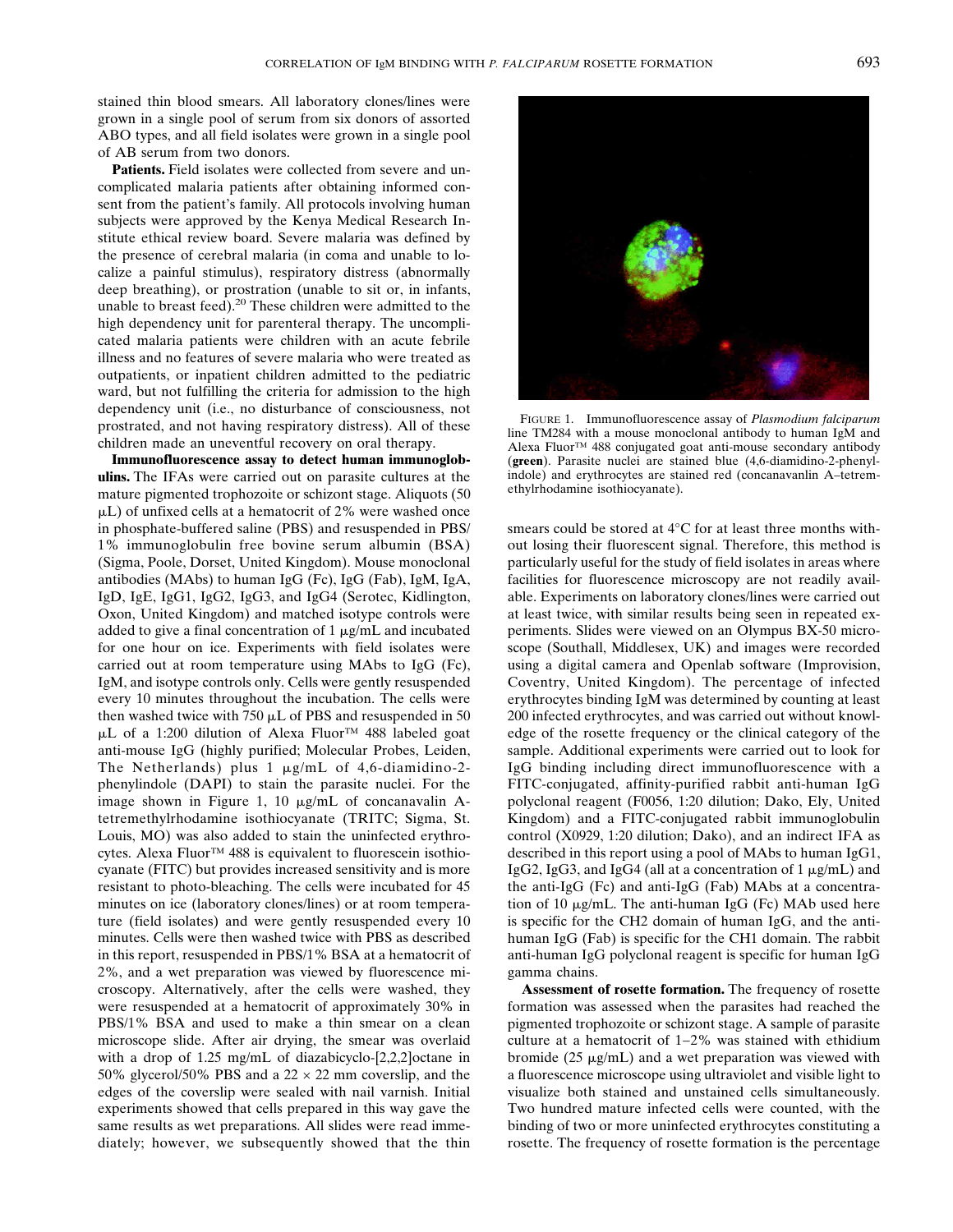of mature infected cells that form rosettes. The clinical category of all samples was blinded until the end of the study.

**Statistical analysis.** Statistical analysis was carried out using StatView software (Abacus Concepts, Inc., Berkeley, CA). Data were analyzed with the Student's *t*-test, Spearman's rank correlation coefficient, and the Mann-Whitney U test as indicated in this report. Additionally, data were transformed and analyzed by multiple regression to investigate the relative contributions of rosette formation and IgM binding to severe malaria and anemia.

#### **RESULTS**

**Human immunoglobulin binding by** *P. falciparum* **laboratory clones/lines.** To assess immunoglobulin binding and to determine whether it is associated only with rosette formation as previously reported, $13,14,21$  or occurs in other cytoadherent or autoagglutinating parasites, we studied 12 parasite clones/ lines of differing adhesion phenotype (Table 1). Fresh and mock-cultured uninfected erythrocytes were also studied as controls. Immunoglobulin binding to the surface of live infected cells was detected by IFA using MAbs to human IgG  $(Fc)$ , IgG (Fab), IgM, IgA, IgD, and IgE and relevant isotype controls. We observed IgM binding to the surface of infected erythrocytes in three of five parasite clones/lines with a high level of rosette formation, and in three clones/lines with a low frequency of rosette formation (Table 1 and Figure 1). A bright punctate pattern over the surface of infected cells was seen (Figure 1), consistent with the localization of IgM at the knobs on the infected erythrocyte surface where PfEMP1 is found.22,23 The percentage of IgM-positive infected erythrocytes and the percentage of rosette-forming infected erythrocytes were similar in each parasite clone/line (Table 1), and the IgM-positive infected erythrocytes in wet preparations were seen to be in rosettes. Although rosette formation is associated with IgM binding in some parasites, but it is apparent that rosette formation can also occur in the absence of IgM (see parasite clones/lines IT/R29 and TM180 in Table 1).

#### TABLE 1

Rosette formation and IgM binding in *Plasmodium falciparum* laboratory clones/lines

| Parasite clone/line       | Adhesion<br>phenotype* | Rosette<br>frequency†<br>$(\%)$ | IgM<br>binding†<br>$($ %) |
|---------------------------|------------------------|---------------------------------|---------------------------|
| $PAR+$                    | $C+R+A-$               | 46                              | 44                        |
| <b>TM284</b>              | $C+R+A-$               | 38                              | 30                        |
| TM284S2‡                  | $C+R+A-$               | 53                              | 51                        |
| TM180                     | $C+R+A-$               | 49                              | 0                         |
| IT/R29                    | $C+R+A-$               | 60                              | 0                         |
| IT/A1R                    | $C+R+A-$               | 41                              | 42                        |
| IT/A4R                    | $C+ R+/- A-$           | 18                              | 15                        |
| IT/AA                     | $C+ R+/- A-$           | 3                               | 4                         |
| IT/C10                    | $C+ R+/- A+$           | $\mathcal{L}$                   | 3                         |
| 3D7                       | $C+R- A-$              |                                 |                           |
| 7G8                       | $C+R- A-$              |                                 | 0                         |
| T9/96                     | $C- R- A-$             |                                 |                           |
| Fresh RBC control         | NА                     | NA                              |                           |
| Mock-cultured RBC control | NΑ                     | NΑ                              |                           |

\* C = cytoadherence; + binds to at least one endothelial receptor; R = rosette forming; +, >20% of infected erythrocytes in rosettes; +/−, 1–19% of infected erythrocytes in rosettes;<br>A = autoagglutination (binding of infected erythrocytes to other infected erythrocytes);  $+$ ,  $>$ 20% of infected erythrocytes in agglutinates; RBC = red blood cell; NA = not appli-

cable.<br>† Mean of at least two experiments.

‡ TM284S2 is a clone derived from TM284.19

In the autoagglutinating clone IT/C10, IgM-positive cells were always seen in rosettes and not in autoagglutinates, indicating that IgM binding does not play a part in the phenomenon of platelet-mediated clumping of infected erythrocytes.16

When tested with MAb reagents, we did not detect specific binding of IgG to infected erythrocytes in any of the parasite cultures examined, including the clones/lines TM284, TM180, IT/R29, and TM284S2 that have been reported previously to bind IgG.<sup>12,19,21</sup> We did observe very low levels of IgG, IgM, and IgA on both infected and uninfected erythrocytes in all parasite cultures and erythrocyte controls. This was seen as a faint scattering of fine dots over the cell surface (0−10 dots per cell, with 20−50% of cells showing at least one dot) that was readily visible, but difficult to reproduce photographically. Such fine dots were not seen with the isotype control MAbs or with MAbs to IgD or IgE. When tested with MAbs to IgG subclasses, faint dots similar to those seen with the IgG (Fc) and IgG (Fab) MAbs were seen with IgG1, IgG2, and IgG3, but not IgG4. These faint positive signals with antibodies to IgG, IgA, and IgM represent the low levels of immunoglobulins present on uninfected red blood cells.<sup>24</sup> Our ability to detect these low levels of IgG on uninfected erythrocytes indicates that our assay is sensitive and we should therefore be able to detect IgG bound to infected erythrocytes if it is present. To exclude the possibility that our antihuman IgG MAb reagents were of restricted specificity and we were therefore failing to detect bound IgG, we also tested a FITC-conjugated affinity-purified rabbit polyclonal antihuman IgG reagent obtained from Dako. When tested with the polyclonal reagent in a direct IFA, parasite clones/lines TM284, TM180, IT/R29, and TM284S2, which have been previously reported as binding  $IgG$ ,<sup>12,19,21</sup> remained negative for IgG in all our experiments. We also tested the anti-human IgG MAbs in a pool and at higher concentrations  $(10 \mu g/mL)$ , and again failed to detect any evidence for IgG binding specifically to infected erythrocytes. We therefore found no evidence to support a role for natural IgG antibodies in rosette formation, platelet-mediated autoagglutination, or cytoadherence.

**Human immunoglobulin binding by** *P. falciparum* **field isolates.** We also studied IgM and IgG binding in *P. falciparum* field isolates from patients with severe and uncomplicated malaria in Kilifi, Kenya (a summary of patient information is shown in Table 2). Out of 82 field isolates collected, 79 grew to maturity. Three isolates were excluded from the study due to bacterial contamination, one isolate was excluded because widespread clumping of uninfected red blood cells made it impossible to assess rosette formation, and one isolate was excluded due to extensive lysis of infected erythrocytes. Rosette formation was assessed in 74 isolates and IgG and IgM binding was assessed in 56 isolates. The remaining 18 isolates were not examined for immunoglobulin binding due to time constraints. These 18 isolates were mainly from uncomplicated malaria cases (16 of 18) and all had frequencies of rosette formation of less than 15%.

As seen with the laboratory clones/lines, we did not detect IgG binding specifically to infected erythrocytes in any of the field isolates studied. However, IgM binding was detected in many isolates, and there was a strong positive correlation between the percentage of infected erythrocytes binding IgM and the percentage of infected erythrocytes in rosettes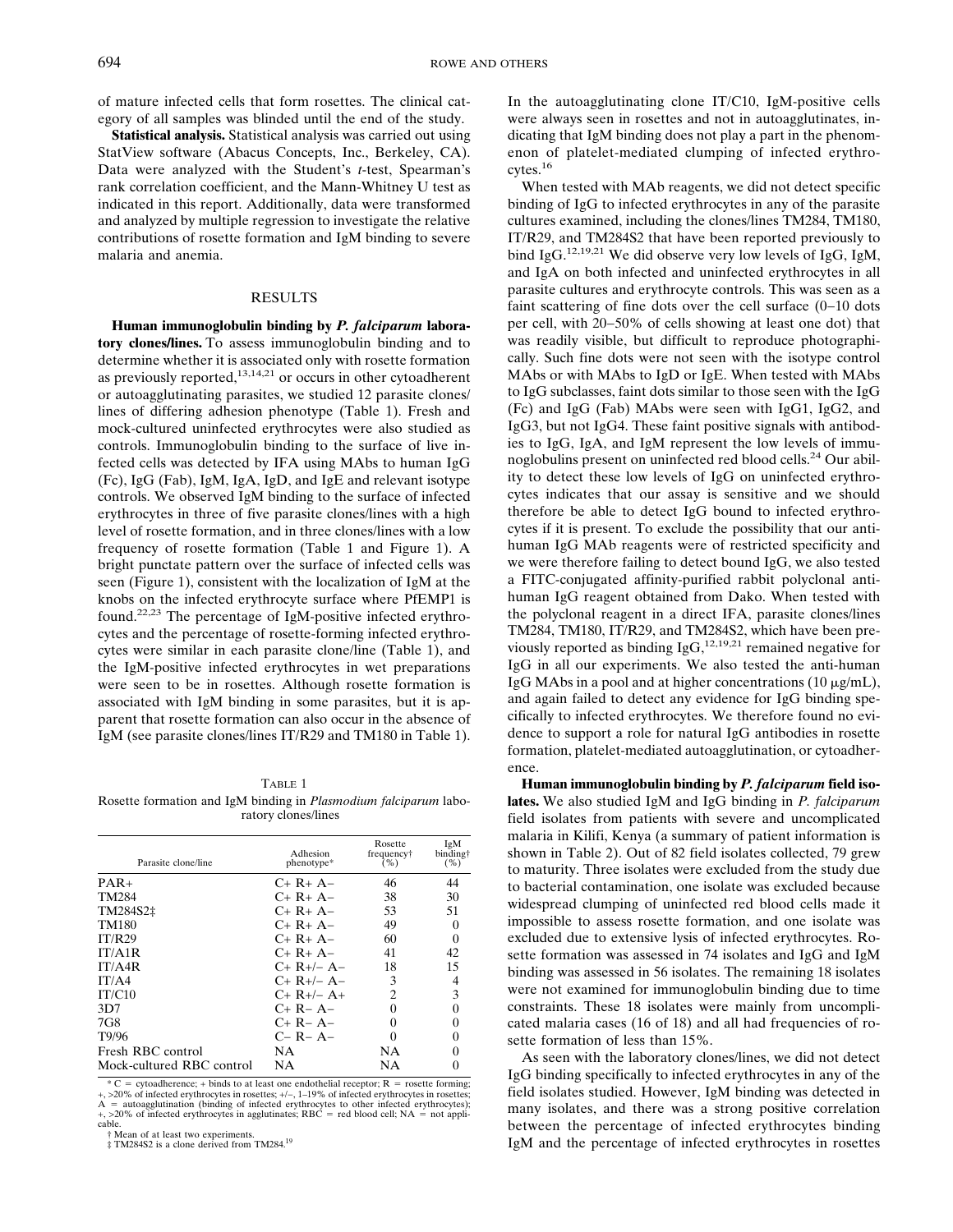TABLE 2 Details of patients from whom *Plasmodium falciparum* field isolates were obtained

| Disease category                 | Number of cases | Mean age, months (range)        | Mean hemoglobin level $(g/dL)$ (range)                   | Mean parasitemia (%) (range)                        |
|----------------------------------|-----------------|---------------------------------|----------------------------------------------------------|-----------------------------------------------------|
| Severe<br>Uncomplicated          | <u>_</u><br>49  | $27.1*$ (3-75)<br>$32.5*(8-85)$ | $6.6 \dagger (2.8 - 12.0)$<br>$8.3 \dagger (2.7 - 12.0)$ | $12.1\ddagger(0.6-36.0)$<br>$7.2\ddagger(0.3-42.0)$ |
| $\pm D = 0.22$ by Ctudent's that |                 |                                 |                                                          |                                                     |

 $* P = 0.33$ , by Student's *t*-test.<br> $\dagger P = 0.006$ , by Student's *t*-test.

 $\ddagger P = 0.02$ , by Student's *t*-test.

(Figure 2, Spearman's rank correlation coefficient  $\rho = 0.804$ ,  $P < 0.001$ ). Exclusion of the outlying value did not alter the statistical significance of the correlation ( $\rho = 0.793$ ,  $P < 0.001$ ). All isolates that formed rosettes also bound IgM, whereas a small proportion of isolates (7 of 56) did not form rosettes but showed low levels of IgM binding (2−12%, Figure 2).

**Rosette formation and IgM binding and disease severity.** As described previously in this population,<sup>4</sup> higher levels of rosette formation were seen in isolates from patients with severe malaria than in isolates from uncomplicated malaria controls, although there was considerable overlap between the two samples (Figure 3A; severe isolates,  $n = 25$ , median frequency of rosette formation  $= 14\%$ , interquartile range  $=$  $4-32\%$ ; uncomplicated isolates, n = 49, median frequency of rosette formation =  $3.5\%$ , interquartile range =  $1-10\%$ , *P* < 0.001, by Mann-Whitney U test). There was also a trend towards more rosettes in the inpatient uncomplicated cases (n  $=$  30, median frequency of rosette formation  $=$  4%, interquartile range  $= 1-10\%$ ) compared with the outpatient uncomplicated cases ( $n = 19$ , median frequency of rosette formation = 1%, interquartile range =  $0-7%$ ) as previously observed;<sup>4</sup> however, this was not statistically significant ( $P =$ 0.1, by Mann-Whitney U test). The data on rosette formation collected in the current study in the year 2000, and in a previous study in the same population in  $1993<sup>4</sup>$  are remarkably similar, indicating that the incidence of rosette formation and its association with severe disease are extremely stable over time.



FIGURE 2. Scatter diagram showing the relationship between rosette formation and IgM binding in 56 *Plasmodium falciparum* field isolates. Each point represents one isolate.

In view of the strong correlation between rosette formation and IgM binding, it was not surprising to find that IgM binding is also significantly associated with severe malaria (Figure 3B; severe isolates,  $n = 23$ , median percentage of infected erythrocytes binding IgM =  $15\%$ , interquartile range =  $7-31\%$ ; uncomplicated isolates, n = 33, median = 8%, in-



FIGURE 3. Rosette formation (**A**) and IgM binding (**B**) in *Plasmodium falciparum* field isolates from severe and uncomplicated malaria patients. Each point represents one isolate.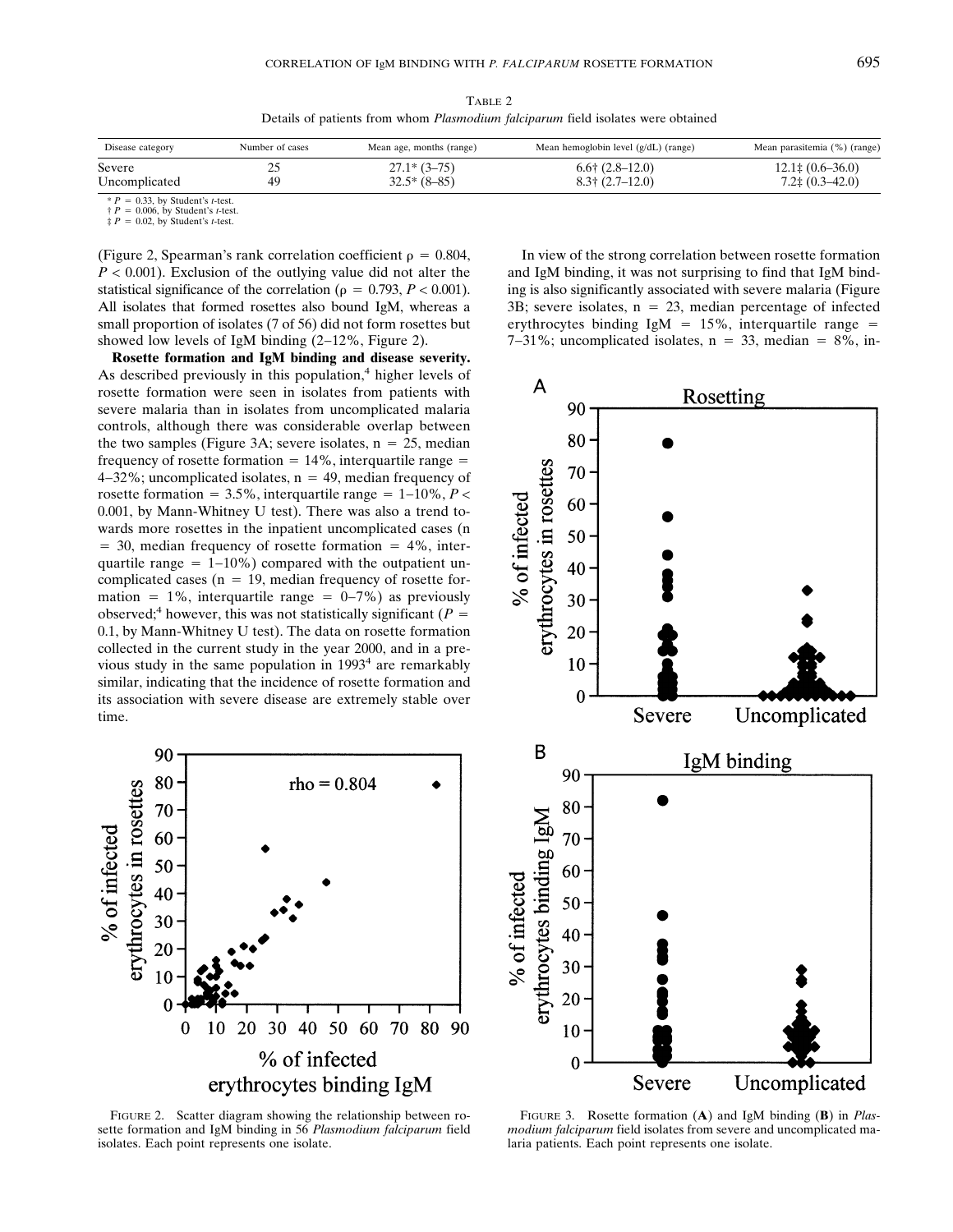terquartile range 5−12%, *P* < 0.05, by Mann-Whitney U test). This significant association between IgM binding and disease severity was seen despite the fact that many uncomplicated malaria isolates with low frequencies of rosette formation (and by implication, low IgM binding) were not assessed for IgM binding due to time constraints as described earlier. To determine the contribution of rosette formation to disease severity independent of IgM, we normalized the data by square root transformation, and carried out an analysis of variance with a covariate for IgM included in the model. When this was done, rosette formation remained significantly higher in severe disease isolates than in uncomplicated disease isolates ( $P = 0.011$ ). However, when IgM binding was analyzed after standardizing for rosette formation, IgM binding was no longer significantly associated with severe disease  $(P = 0.387)$ .

**Rosette formation and IgM binding and anemia.** Previous work suggested that a subgroup of Gabonese children with moderate anemia (hemoglobin (Hb) level between 5 and 9 g/dL) had high levels of immunoglobulin on the surface of infected erythrocytes, although statistically significant differences between anemic and non-anemic children were not observed.<sup>14</sup> We therefore studied the relationship between rosette formation, IgM binding and Hb level in this sample of parasite isolates from Kenyan children to determine if there was any evidence for an association between IgM binding and malarial anemia. It should be noted that in this Kenyan population, anemia (Hb < 5 g/dL) is not on its own a factor indicating severe malaria because in the absence of other factors indicating severe disease such as impaired consciousness, respiratory distress, and prostration, having a Hb level less than 5 g/dL is not indicative of a poor prognosis.<sup>20</sup> We found a weak negative correlation between both rosette formation and Hb (Figure 4A; Spearman's rank correlation coefficient  $= -0.297, P = 0.013$  and IgM and Hb (Figure 4B;  $\rho = -0.272$ ,  $P = 0.05$ ). However, after exclusion of the outlying value, only rosette formation remained significantly correlated with the Hb level, (rosette formation,  $\rho = -0.273$ ,  $P = 0.024$ ; IgM binding,  $\rho = -0.242$ ,  $P = 0.084$ ). When comparisons were made of anemic (Hb < 5 g/dL) versus non-anemic (Hb > 5 g/dL) children, rosette formation, but not IgM binding, was significantly higher in the anemic children (rosette formation in anemic isolates,  $n = 14$ , median frequency of rosette formation = 19%, interquartile range =  $8-36\%$ ; non-anemic isolates,  $n = 57$ , median = 4%, interquartile range = 1−12%, *P* < 0.001, by Mann-Whitney U test; IgM binding in anemic isolates,  $n = 12$ , median IgM binding  $= 17\%$ , interquartile range  $= 7-32\%$ ; non-anemic isolates n  $= 41$ , median  $= 9\%$ , interquartile range  $= 5-14\%$ ,  $P = 0.061$ , by Mann-Whitney U test). Finally, multiple regression analysis was carried out after square root transformation of the rosette formation and IgM binding data. It was found that rosette formation ( $P = 0.001$ ), but not IgM binding ( $P = 0.245$ ), was significantly associated with the Hb level after standardizing for the other variable.

## DISCUSSION

The main finding of this study is that IgM, but not IgG, from nonimmune serum binds to infected erythrocytes in *P. falciparum* cultures, and that there is strong positive correla-



FIGURE 4. Scatter diagrams showing the relationship between rosette formation and hemoglobin (Hb) level (**A**) and IgM binding and Hb level (**B**) in *Plasmodium falciparum* field isolates. Each point represents one isolate.

tion between IgM binding and rosette formation in field isolates. Although two laboratory clones/lines were shown to form rosettes without binding IgM, all of the field isolates studied that formed rosettes also bound IgM, suggesting that the two phenomena are closely linked. A subgroup of field isolates (7 of 56) bound IgM without rosette formation, indicating that IgM binding alone is not sufficient to cause rosette formation.

Previous studies have shown both IgG and IgM natural antibodies binding to infected erythrocytes that form rosettes.12−14,21 We have studied an extensive range of laboratory clones/lines (including many previously reported as IgG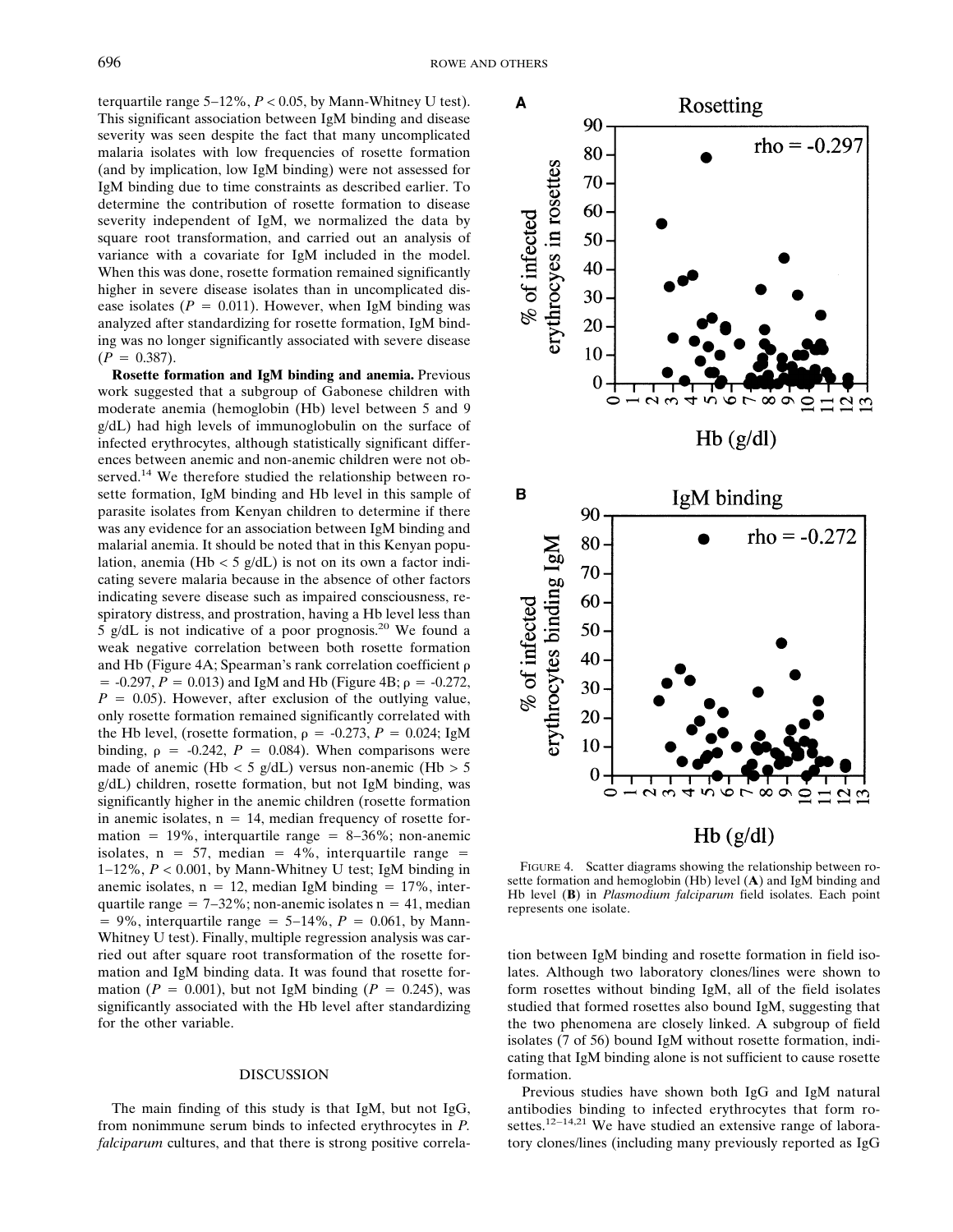positive) and field isolates using both MAbs and affinitypurified polyclonal antibodies to human IgG. Although we detected low levels of IgG binding to uninfected erythrocytes, we did not detect any evidence for specific binding of IgG to infected erythrocytes. Several possible explanations can be put forward for our inability to corroborate the findings of previous studies. First, it is possible that the IgG natural antibodies that were shown to bind to infected erythrocytes in other studies are not present in all sera. We cannot exclude this possibility; however, we have repeated the IFA experiments using the parasite line TM284 grown in five different serum pools, each made up of serum from at least five individuals, and obtained consistent results in all cases i.e., positive for IgM, negative for IgG. Second, it is possible that the use of heat-inactivated serum may have given artifactual results in previous studies. We have found increased amounts of IgG when parasite cultures are grown in heat-inactivated serum; however, the IgG is seen on both uninfected and infected erythrocytes. Finally, the polyclonal antibodies used to detect human IgG in previous studies<sup>12−14,21</sup> may have given false-positive results, particularly when used at high concentrations. We have found that uninfected sera from some (but not all) rabbits, sheep, and goats show surface fluorescence of infected erythrocytes in the IFA with some *P. falciparum* clones and field isolates. This cross-reactivity is a property of whole sera or immunoglobulins purified from whole sera, and is not observed with a variety of affinity-purified rabbit polyclonal antibodies (Rowe JA, unpublished data). Other studies have also reported cross-reactions between some rabbit sera and the surface of infected erythrocytes.25,26 Thus, the results of the IFA with *P. falciparum*-infected erythrocytes can be influenced by the antibodies used and their degree of purity. We suggest that unequivocal results can only be obtained using MAbs or affinity-purified polyclonal antibodies, accompanied by appropriate controls to exclude false positives.

A recent paper has suggested that nonimmune IgG binding to the surface of infected erythrocytes is also important in placental infection during malaria in pregnancy.<sup>19</sup> We did not examine any placental parasites during the current study, whose primary aim was to clarify the role of natural antibodies in rosette formation. However, we did examine the parasite clone TM284S2 (a clone that forms rosettes) that was used by Flick and others $19$  to demonstrate placental binding and IgG binding. Once again, we detected IgM, but not IgG. Due to the absence of IgG, we believe that it is unlikely that infected erythrocytes interact with host  $Fc\gamma$  receptors as suggested by Flick and others,<sup>19</sup> but it is still possible that interaction with Fc $\mu$  receptors could occur. The distinction shown here between IgG and IgM is not merely academic because if it does lead to interaction with host  $Fc$  receptors,  $Fc\gamma$  receptors are more widely distributed and may have different physiologic effects compared with Fc $\mu$  receptors.

The strong positive correlation between rosette formation and IgM binding shown in this study does not prove a causal relationship between the two phenomena. However, recent work does suggest that the binding of IgM has important consequences in terms of stabilizing the interactions between cells in a rosette. With clone PAR+, rosette formation does not occur in the absence of IgM, and rosettes form when purified IgM is added back to IgM-deficient medium.<sup>13,14</sup> Also, the purification of subcomponents of serum showed that IgM plays an important role in rosette formation of clone

PAR+.<sup>27</sup> Antibodies to immunoglobulins have been shown to inhibit rosette formation in field isolates from Kenya,<sup>9</sup> and many field isolates do not form rosettes in the absence of human serum.<sup>28</sup> A recent study has also shown that high serum concentrations strengthen binding forces in rosettes and enable them to withstand shear forces equivalent to those seen in post-capillary venules in the human circulation *in vivo*. <sup>29</sup> The identity of the serum components responsible for enhancement of rosette formation was not examined. However, it seems plausible that the serum-strengthening effect could be mediated by IgM, although other serum proteins with red blood cell−aggregating properties may also play a role.21

The exact nature of the ligand(s) for IgM on infected erythrocytes is currently under investigation. A recent study indicates that IgM may bind to one variant of the PfEMP1 family, and demonstrates that part of the semi-conserved head structure of PfEMP1 (the cysteine-rich interdomain region, CIDR) mediates the binding of IgM in the parasite clone FCR3S1.2.<sup>30</sup> It remains to be confirmed whether this interaction with the CIDR of PfEMP1 occurs in other IgM binding in parasites that form rosettes, although recent data suggest that a different domain of PfEMP1 (the  $DBL2\beta$  domain) binds IgM in the parasite clone TM284S2.19 If IgM molecules are stabilizing rosettes, it is apparent that IgM must be interacting with receptors on the uninfected erythrocytes, as well as with a specific ligand on infected cells. Low titers of natural antibodies are observed in nonimmune human serum that recognize red cell blood surface molecules, such as the blood group I antigen, $31$  autologous ABO antigens, $32$  and phospholipids.<sup>33</sup> However, the precise specificity of natural IgM antibodies that bind to infected erythrocytes has not yet been determined, and the molecules that they recognize on uninfected erythrocytes are unknown.

The immunologic consequences of IgM binding to the surface of infected erythrocytes also remains to be clarified. A poly-immunoglobulin receptor that binds the J chain of IgM and IgA is present on B lymphocytes, $34$  and an Fc $\mu$  receptor that may function in antigen presentation and phagocytosis and has recently been described on B lymphocytes and macrophages.<sup>35</sup> Whether opsonization of infected erythrocytes by IgM natural antibodies leads to interaction with B cells or macrophages is unknown, but it seems unlikely that the parasite would maintain a mechanism of binding that could contribute to its own destruction by the hosts' immune system. However, the situation could be analogous to the PfEMP1 mediated binding of infected erythrocytes to CD36 on dendritic cells.<sup>36</sup> This process interferes with dendritic cell activation and therefore represents a parasite mechanism for inducing host immunosuppression. Another possible immunologic consequence of IgM binding is complement activation that could lead to complement-mediated lysis of infected erythrocytes or phagocytosis via complement receptors. Interactions between natural antibodies, complement, and microorganisms are thought to be important in immune responses to a variety of hematogenically spread pathogens.<sup>37</sup> The possible involvement of complement in IgM binding and rosette formation is particularly intriguing, given the evidence that complement receptor 1 (CR1) is a rosette formation receptor on uninfected erythrocytes, $7$  and CR1 interacts with *P. falciparum*-infected cells via its complement binding sites.<sup>9</sup> However, we have shown that complement is not required for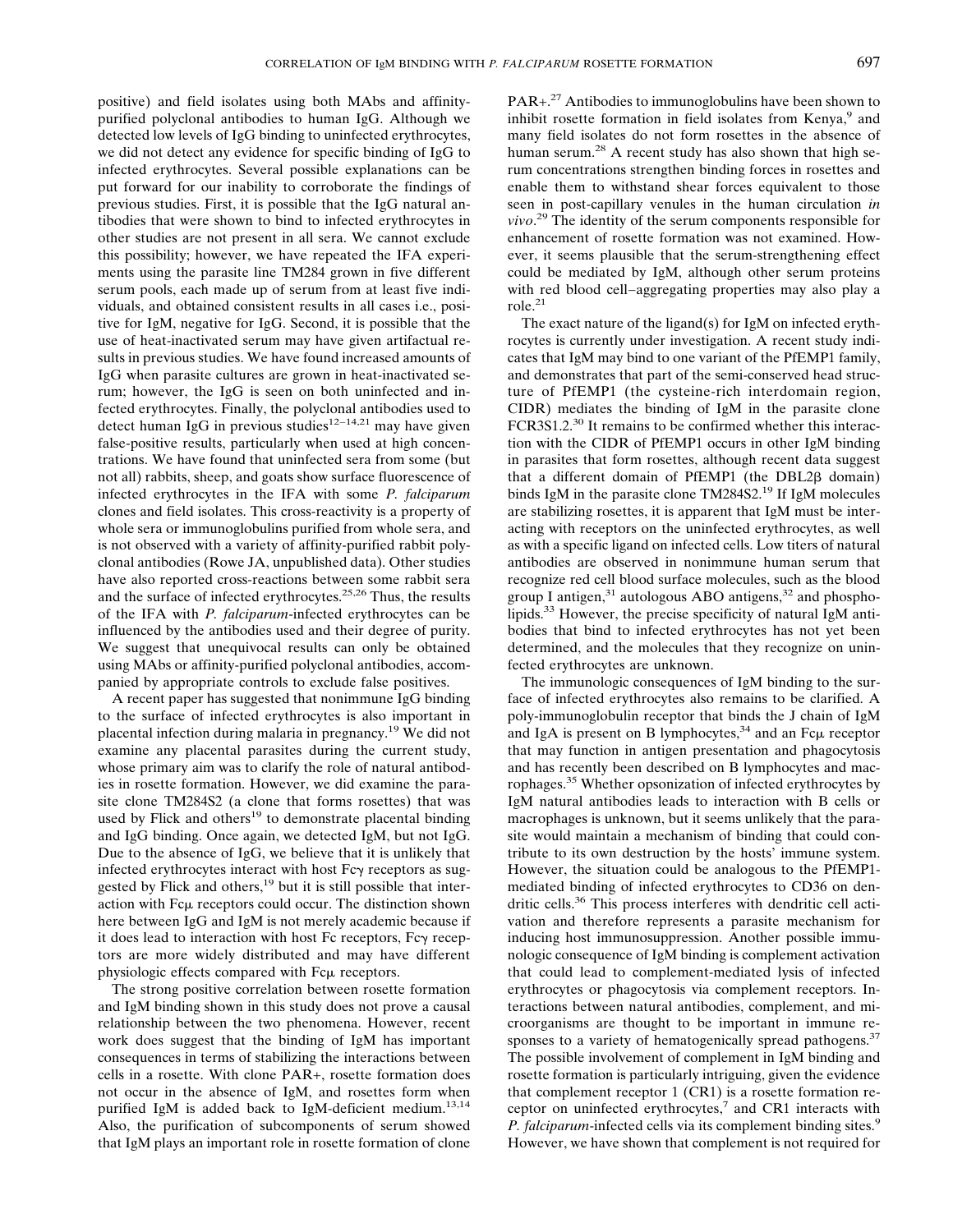the formation of rosettes,<sup>9</sup> and preliminary experiments show no evidence for complement activation on infected erythrocytes from either IgM-binding or non-IgM binding parasite lines (Rowe JA, unpublished data). Rather than being disadvantageous, it is also possible that IgM binding is beneficial to the parasite. For example, the presence of a coating of nonimmune IgM could sterically interfere with the binding of specific antibodies to *P. falciparum* surface proteins that are thought to be crucial for host immunity and parasite clearance.38−41 Further investigations are required to determine the exact functional significance of the natural IgM antibodies that bind to infected erythrocytes that form rosettes.

The other major finding from this study is that IgM binding and rosette formation (as demonstrated previously<sup>2−4</sup>) are associated with severe malaria. Statistical analysis indicates that rosette formation is the variable most strongly linked to severe disease, since IgM binding was no longer significantly associated with severity after standardizing for rosette formation. This suggests that rosette formation is more likely to be a causal factor in severe malaria than IgM binding, although causality cannot be proven by the current work. It seems plausible that IgM may contribute to malaria pathogenesis by stabilizing rosettes as discussed earlier. However, when IgM binding occurs in the absence of rosette formation, this is not associated with disease severity.

We have also shown that rosette formation is associated with anemia, a finding that has been reported previously in the Kenyan population.<sup>42</sup> The precise mechanism underlying this association is unclear, but it could be that the uninfected erythrocytes in rosettes become damaged or altered in some way that leads to their clearance. Alternatively, it may be that rosette formation promotes high parasitemias *in vivo,*<sup>6</sup> which subsequently leads to anemia.

The role of immunoglobulin in malarial anemia remains controversial and is the subject of extensive debate in the literature (e.g.,  $43,44$ ). Only one paper has suggested a role for immunoglobulins binding specifically to infected erythrocytes in the pathogenesis of malarial anemia. $^{14}$  We found no statistically significant correlation between IgM binding and the Hb level after standardizing for rosette formation. Therefore, our data do not support the hypothesis of Scholander and others14 that specific binding of immunoglobulins to infected erythrocytes contributes to the development of malarial anemia.

In summary, we conclude that IgM is the predominant class of immunoglobulin binding to the surface of rosette-forming infected erythrocytes. Further work is needed to elucidate the exact specificity of the bound IgM and to determine if it is possible to disrupt the interaction between the infected cell and IgM and so destabilize interactions with host cells that may contribute to microvascular obstruction and severe malaria.

Acknowledgments: We are grateful to Moses Mosobo, Brett Lowe, and the doctors, nurses, and patients at Kilifi District hospital for their help and co-operation in this study, and to Graham Stone and Margaret Mackinnon for statistical advice. This work is published with the permission of the Director of KEMRI.

Financial support: This work was funded by the Wellcome Trust  $(grant number 055167).$ 

Authors' addresses: J. Alexandra Rowe and Ahmed Raza, Institute of Cell, Animal and Population Biology, University of Edinburgh,

West Mains Road, Edinburgh, EH9 3JT, United Kingdom, Telephone: 44-131-650-5492, Fax: 44-131-650-6564. Juma Shafi, Oscar K. Kai, and Kevin Marsh, KEMRI-Wellcome Trust Programme, KEMRI Centre for Geographical Medicine Research Coast, PO Box 230, Kilifi, Kenya, Telephone: 254-1-252-2063, Fax: 254-1-252-2390.

Reprint requests: J. Alexandra Rowe, Institute of Cell, Animal and Population Biology, University of Edinburgh, West Mains Road, Edinburgh, EH9 3JT, United Kingdom, E-mail: Alex.Rowe@ed.ac.uk.

## REFERENCES

- 1. Newbold C, Craig A, Kyes S, Rowe A, Fernandez-Reyes D, Fagan T, 1999. Cytoadherence, pathogenesis and the infected red cell surface in *Plasmodium falciparum. Int J Parasitol 29:* 927– 937.
- 2. Carlson J, Helmby H, Hill AV, Brewster D, Greenwood BM, Wahlgren M, 1990. Human cerebral malaria: association with erythrocyte rosetting and lack of anti-rosetting antibodies. *Lancet 336:* 1457–1460.
- 3. Treutiger CJ, Hedlund I, Helmby H, Carlson J, Jepson A, Twumasi P, Kwiatkowski D, Greenwood BM, Wahlgren M, 1992. Rosette formation in *Plasmodium falciparum* isolates and antirosette activity of sera from Gambians with cerebral or uncomplicated malaria. *Am J Trop Med Hyg 46:* 503–510.
- 4. Rowe A, Obeiro J, Newbold CI, Marsh K, 1995. *Plasmodium falciparum* rosetting is associated with malaria severity in Kenya. *Infect Immun 63:* 2323–2326.
- 5. Kaul DK, Roth EFJ, Nagel RL, Howard RJ, Handunnetti SM, 1991. Rosetting of *Plasmodium falciparum*-infected red blood cells with uninfected red blood cells enhances microvascular obstruction under flow conditions. *Blood 78:* 812–819.
- 6. Rowe JA, Obiero J, Marsh K, Raza A, 2002. Positive correlation between rosetting and parasitemia in *Plasmodium falciparum* clinical isolates. *Am J Trop Med Hyg 66:* 458–460.
- 7. Rowe JA, Moulds JM, Newbold CI, Miller LH, 1997. *P. falciparum* rosetting mediated by a parasite-variant erythrocyte membrane protein and complement-receptor 1. *Nature 388:* 292–295.
- 8. Chen Q, Barragan A, Fernandez V, Sundstrom A, Schlichtherle M, Sahlen A, Carlson J, Datta S, Wahlgren M, 1998. Identification of *Plasmodium falciparum* erythrocyte membrane protein 1 (PfEMP1) as the rosetting ligand of the malaria parasite *P. falciparum. J Exp Med 187:* 15–23.
- 9. Rowe JA, Rogerson SJ, Raza A, Moulds JM, Kazatchkine MD, Marsh K, Newbold CI, Atkinson JP, Miller LH, 2000. Mapping of the region of complement receptor (CR) 1 required for *Plasmodium falciparum* rosetting and demonstration of the importance of CR1 in rosetting in field isolates. *J Immunol 165:* 6341–6346.
- 10. Carlson J, Wahlgren M, 1992. *Plasmodium falciparum* erythrocyte rosetting is mediated by promiscuous lectin-like interactions. *J Exp Med 176:* 1311–1317.
- 11. Handunnetti SM, van Schravendijk MR, Hasler T, Barnwell JW, Greenwalt DE, Howard RJ, 1992. Involvement of CD36 on erythrocytes as a rosetting receptor for *Plasmodium falciparum*-infected erythrocytes. *Blood 80:* 2097–2104.
- 12. Scholander C, Treutiger CJ, Hultenby K, Wahlgren M, 1996. Novel fibrillar structure confers adhesive property to malariainfected erythrocytes. *Nature Med 2:* 204–208.
- 13. Clough B, Abiola Atilola F, Black J, Pasvol G, 1998. *Plasmodium falciparum:* The Importance of IgM in the Rosetting of Parasite-Infected Erythrocytes. *Exp Parasitol 89:* 129–132.
- 14. Scholander C, Carlson J, Kremsner PG, Wahlgren M, 1998. Extensive immunoglobulin binding of *Plasmodium falciparum*infected erythrocytes in a group of children with moderate anemia. *Infect Immun 66:* 361–363.
- 15. Roberts DJ, Pain A, Kai O, Kortok M, Marsh K, 2000. Autoagglutination of malaria-infected red blood cells and malaria severity. *Lancet 355:* 1427–1428.
- 16. Pain A, Ferguson DJ, Kai O, Urban BC, Lowe B, Marsh K, Roberts DJ, 2001. Platelet-mediated clumping of *Plasmodium falciparum*-infected erythrocytes is a common adhesive phenotype and is associated with severe malaria. *Proc Natl Acad Sci USA 98:* 1805–1810.